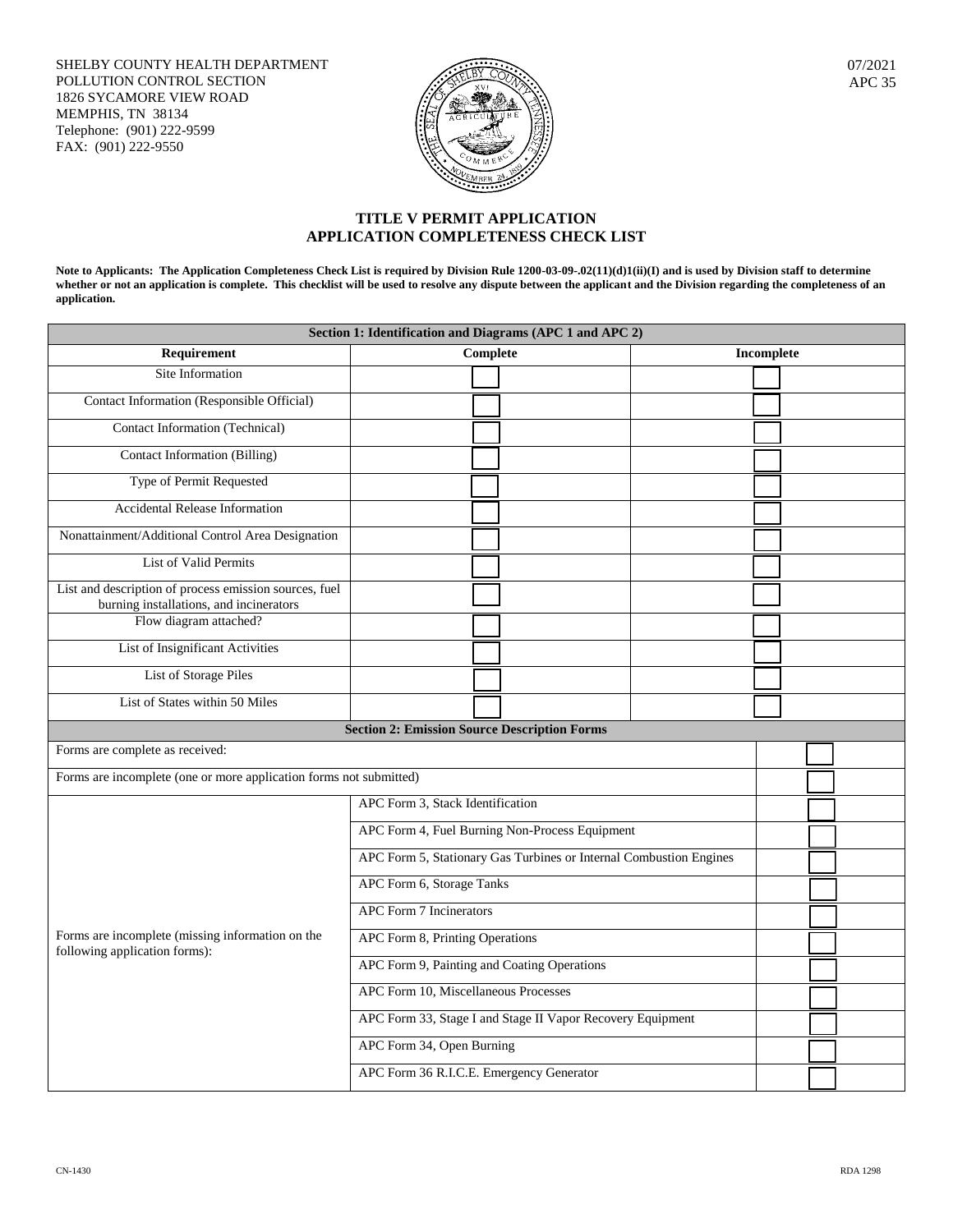| <b>Section 3: Air Pollution Control System Forms</b>                               |                                                                                                 |                                                                    |            |                |  |  |  |
|------------------------------------------------------------------------------------|-------------------------------------------------------------------------------------------------|--------------------------------------------------------------------|------------|----------------|--|--|--|
| Forms are complete as received:                                                    |                                                                                                 |                                                                    |            |                |  |  |  |
| Forms are incomplete (one or more application forms not submitted)                 |                                                                                                 |                                                                    |            |                |  |  |  |
|                                                                                    | APC Form 11, Control Equipment - Miscellaneous                                                  |                                                                    |            |                |  |  |  |
| Forms are incomplete (missing information on the<br>following application forms):  | APC Form 12, Condensers                                                                         |                                                                    |            |                |  |  |  |
|                                                                                    | APC Form 13, Adsorbers                                                                          |                                                                    |            |                |  |  |  |
|                                                                                    | APC Form 14, Catalytic or Thermal Oxidation Equipment                                           |                                                                    |            |                |  |  |  |
|                                                                                    | APC Form 15, Cyclones/Settling Chambers                                                         |                                                                    |            |                |  |  |  |
|                                                                                    | APC Form 16, Electrostatic Precipitators                                                        |                                                                    |            |                |  |  |  |
|                                                                                    | APC Form 17, Wet Collection Systems                                                             |                                                                    |            |                |  |  |  |
|                                                                                    | APC Form 18, Baghouse/Fabric Filters                                                            |                                                                    |            |                |  |  |  |
|                                                                                    | <b>Section 4: Compliance Demonstration Forms</b>                                                |                                                                    |            |                |  |  |  |
| Forms are complete as received:                                                    |                                                                                                 |                                                                    |            |                |  |  |  |
| Forms are incomplete (one or more application forms not submitted)                 |                                                                                                 |                                                                    |            |                |  |  |  |
|                                                                                    |                                                                                                 | APC Form 19, Compliance Certification - Monitoring and Reporting - |            |                |  |  |  |
|                                                                                    |                                                                                                 | Description of Methods for Determining Compliance                  |            |                |  |  |  |
|                                                                                    | APC Form 20, Continuous Emissions Monitoring                                                    |                                                                    |            |                |  |  |  |
|                                                                                    | APC Form 21, Portable Monitors                                                                  |                                                                    |            |                |  |  |  |
|                                                                                    | APC Form 22, Control System Parameters or Operating Parameters of a<br>Process                  |                                                                    |            |                |  |  |  |
|                                                                                    | APC Form 23, Monitoring Maintenance Procedures                                                  |                                                                    |            |                |  |  |  |
|                                                                                    | APC Form 24, Stack Testing                                                                      |                                                                    |            |                |  |  |  |
| Forms are incomplete (missing information on the<br>following application forms):  | APC Form 25, Fuel Sampling and Analysis                                                         |                                                                    |            |                |  |  |  |
|                                                                                    | APC Form 26, Recordkeeping                                                                      |                                                                    |            |                |  |  |  |
|                                                                                    | APC Form 27, Other Methods                                                                      |                                                                    |            |                |  |  |  |
|                                                                                    | APC Form 28, Emissions from Process Emissions Sources/Fuel Burning                              |                                                                    |            |                |  |  |  |
|                                                                                    | Installations/Incinerators<br>APC Form 29, Emissions Summary for the Facility or for the Source |                                                                    |            |                |  |  |  |
|                                                                                    | Contained in This Application<br>APC Form 30, Current Emissions Requirements and Status         |                                                                    |            |                |  |  |  |
|                                                                                    | APC Form 32, Air Monitoring Network                                                             |                                                                    |            |                |  |  |  |
| Section 5: Statement of Completeness and Certification of Compliance               |                                                                                                 |                                                                    |            |                |  |  |  |
| Requirement                                                                        |                                                                                                 | Complete                                                           | Incomplete | Not Applicable |  |  |  |
| Certification of Truth, Accuracy, and Completeness (Form APC Index, Section 5)     |                                                                                                 |                                                                    |            |                |  |  |  |
| General Identification and Description (Form APC 31, Items 1 and 2)                |                                                                                                 |                                                                    |            |                |  |  |  |
| Compliance Certification for Sources Currently in Compliance                       |                                                                                                 |                                                                    |            |                |  |  |  |
| (Form APC 31, Item 3A)                                                             |                                                                                                 |                                                                    |            |                |  |  |  |
| Compliance Certification for New Applicable Requirements<br>(Form APC 31, Item 3B) |                                                                                                 |                                                                    |            |                |  |  |  |
| Identification of Sources Currently Not in Compliance<br>(Form APC 31, Item 4A)    |                                                                                                 |                                                                    |            |                |  |  |  |
| Compliance Schedule for Sources Currently Not in Compliance                        |                                                                                                 |                                                                    |            |                |  |  |  |
| (Form APC 31, Item 4B)<br>Compliance Certification for Enhanced Monitoring         |                                                                                                 |                                                                    |            |                |  |  |  |
| (Form APC 31, Item 5)                                                              |                                                                                                 |                                                                    |            |                |  |  |  |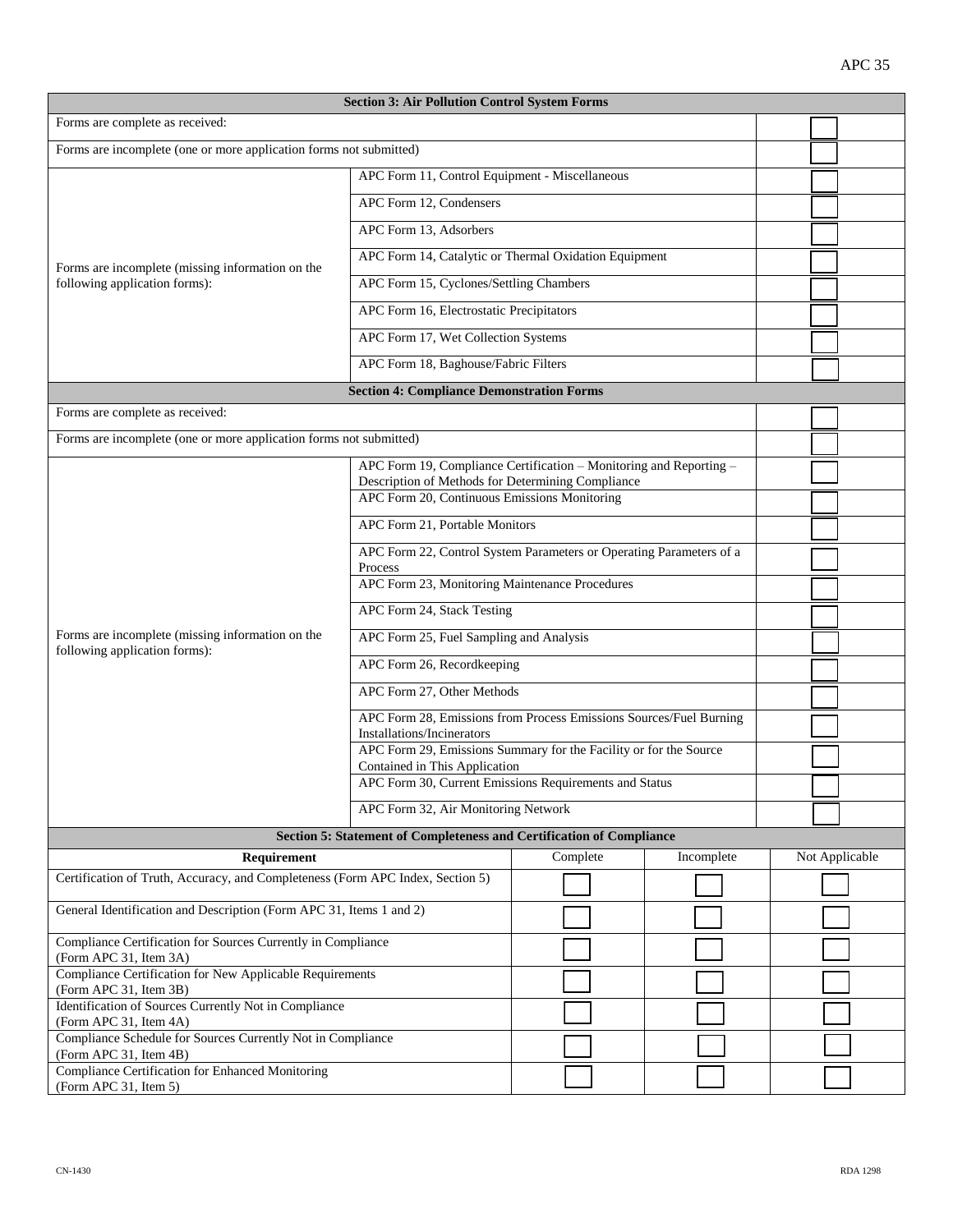| <b>Section 6: Miscellaneous Information</b>                                      |  |                            |  |              |  |  |  |
|----------------------------------------------------------------------------------|--|----------------------------|--|--------------|--|--|--|
| <b>Item</b>                                                                      |  | <b>Included</b>            |  | Not Included |  |  |  |
| For Title V modifications, is a description of the                               |  |                            |  |              |  |  |  |
| modification included?<br><b>Request for Permit Shield</b>                       |  |                            |  |              |  |  |  |
|                                                                                  |  |                            |  |              |  |  |  |
| Calculations on which emissions-related information<br>are based                 |  |                            |  |              |  |  |  |
| Identification of alternative operating scenarios, as                            |  |                            |  |              |  |  |  |
| applicable                                                                       |  |                            |  |              |  |  |  |
| Explanation of any proposed exemptions from<br>otherwise applicable requirements |  |                            |  |              |  |  |  |
| Other information needed for completeness (explain                               |  |                            |  |              |  |  |  |
| in comments)                                                                     |  | <b>Section 7: Comments</b> |  |              |  |  |  |
| Describe any missing information below or in a separate attachment:              |  |                            |  |              |  |  |  |
|                                                                                  |  |                            |  |              |  |  |  |
| <b>Section 8: Application Completeness</b>                                       |  |                            |  |              |  |  |  |
| Application is Complete                                                          |  |                            |  |              |  |  |  |
| Application is Incomplete                                                        |  |                            |  |              |  |  |  |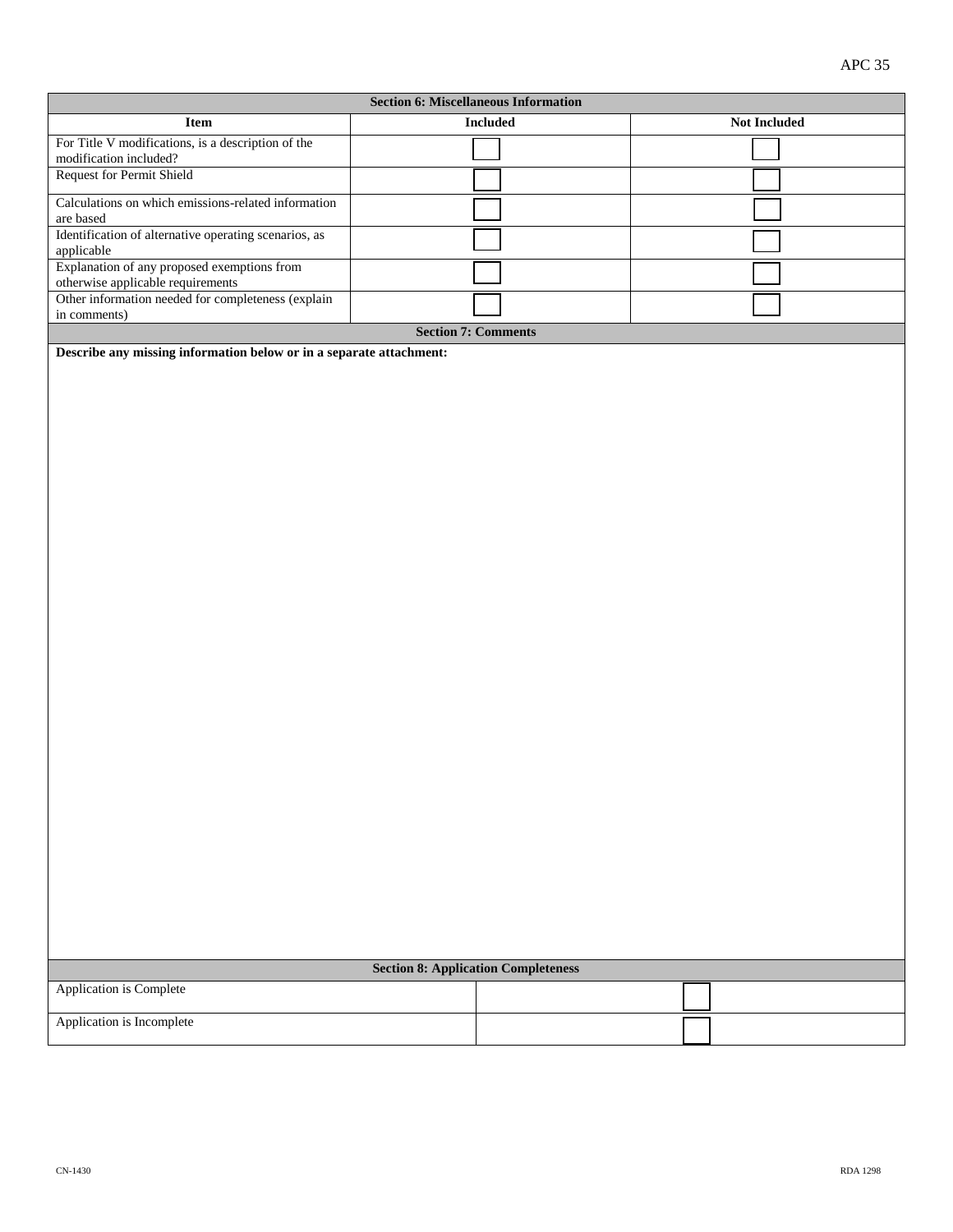## **Instructions for Form APC 35**

The following minimum requirements for Title V applications are established by 40 CFR §70.5(c), and the information described below must be included in the application. An application may not omit information needed to determine the applicability of, or to impose, any applicable requirement<sup>1</sup>, or to evaluate the fee amount required under the approved fee schedule. Sources subject to **Title IV of the Clean Air Act (Acid Rain Program) must use nationally-standardized forms for Acid Rain portions of permit applications and compliance plans.** 

**General Information** – applications must include the following information:

- (1) Identifying information, including company name and address (or plant name and address if different from the company name), owner's name and agent, and telephone number and names of plant site manager/contact.
- (2) A description of the source's processes and products by SIC Code, including those associated with any proposed alternative operating scenarios<sup>2</sup>.
- (3) The following information to the extent it is needed to determine or regulate emissions: fuels, fuel use, raw materials, production rates, and operating schedules.
- (4) A list of insignificant activities. Tennessee Air Pollution Control Regulations (TAPCR) 1200-03-09-.04(5)(g) includes a list of insignificant activities that do not need to be included in permit applications. However, insignificant activities that are exempted because of size or production rate but are not listed in 1200-03-09-.04(5)(g) must be included in the application.

**Emissions-Related Information** – applications must include the following information:

- (1) All emissions of regulated air pollutants<sup>3</sup> from any emissions unit, except where such units are exempted. Emission rates must be reported in tons per year and in units that are consistent with the applicable standard reference test method. For applicants subject to a facility-wide emissions cap, emissions can be reported as an aggregate value for the entire facility, except where more specific information is needed (e. g., where it is necessary to assure compliance with an applicable requirement for a specific emissions unit).
- (2) Identification and description of all stacks/emission points (information required on Form APC 3).
- (3) Any limits on the source that affect emissions (e. g., operating hours or work practice standards).
- (4) Any information needed to identify or implement proposed alternative operating scenarios. The application must demonstrate that the facility has obtained all required authorizations for any proposed alternative operating scenarios or a certification that the facility has submitted all relevant materials to the permitting authority for obtaining the required authorizations.
- (5) Calculations on which emissions and/or stack information is based.

**Compliance Information** – applications must include the following information:

- (1) Identification and description of air pollution control equipment and compliance monitoring devices or activities.
- (2) A citation and description of all applicable requirements.

**\_\_\_\_\_\_\_\_\_\_\_\_\_\_\_\_\_\_\_\_\_\_\_\_\_\_\_**

<sup>1</sup> **Applicable requirements** include: approved State Implementation Plan (SIP) requirements, major New Source Review requirements, NSPS and MACT requirements, Acid Rain Program requirements, requirements established pursuant to §504(b) of the Clean Air Act (Title V compliance methods), and requirements for solid waste combustion (Clean Air Act Section 129). For a complete list, see the definition in TAPCR 1200-03-09-.02(11)(b).

<sup>&</sup>lt;sup>2</sup> Alternative operating scenarios are authorized scenarios that subject an emissions unit to different applicable requirements, depending on the mode of operation.

<sup>&</sup>lt;sup>3</sup> Regulated air pollutant means NOX, VOC, any pollutant subject to a National Ambient Air Quality Standard, any pollutant regulated by an NSPS or MACT standard, or any Class I or II substance regulated under Title VI of the Clean Air Act (ozone depleting substances).